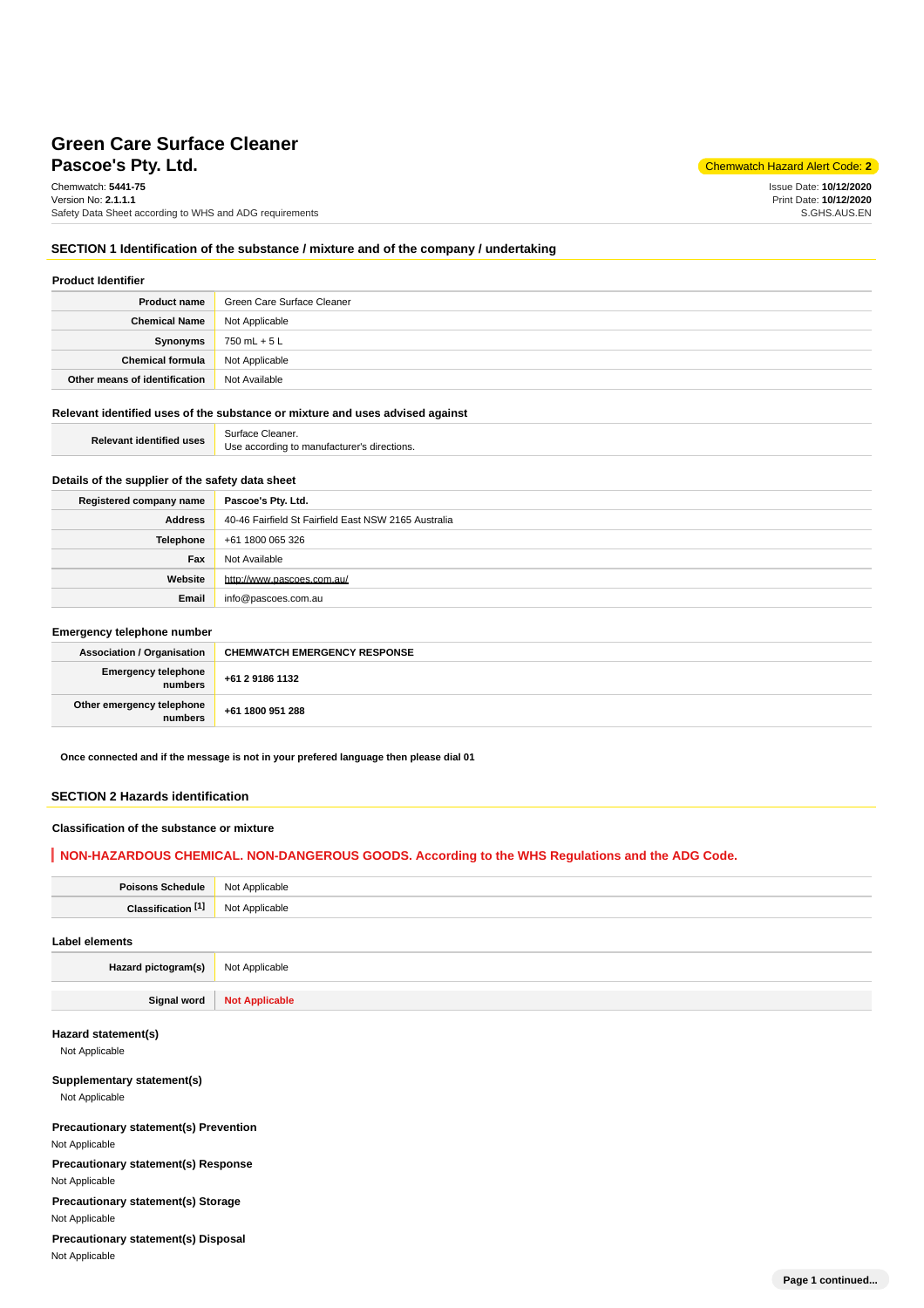# **SECTION 3 Composition / information on ingredients**

#### **Substances**

See section below for composition of Mixtures

#### **Mixtures**

| <b>CAS No</b> | %[weight]         | Name                                       |
|---------------|-------------------|--------------------------------------------|
| Not Available | $2 - 3$<br>$\sim$ | enzyme blend.                              |
| Not Available | >90               | Ingredients determined not to be hazardous |

## **SECTION 4 First aid measures**

# **Description of first aid measures**

| <b>Eye Contact</b>  | If this product comes in contact with eyes:<br>▶ Wash out immediately with water.<br>If irritation continues, seek medical attention.<br>▶ Removal of contact lenses after an eye injury should only be undertaken by skilled personnel. |
|---------------------|------------------------------------------------------------------------------------------------------------------------------------------------------------------------------------------------------------------------------------------|
| <b>Skin Contact</b> | If skin or hair contact occurs:<br>Flush skin and hair with running water (and soap if available).<br>Seek medical attention in event of irritation.                                                                                     |
| Inhalation          | If fumes, aerosols or combustion products are inhaled remove from contaminated area.<br>Other measures are usually unnecessary.                                                                                                          |
| Ingestion           | Immediately give a glass of water.<br>First aid is not generally required. If in doubt, contact a Poisons Information Centre or a doctor.                                                                                                |

### **Indication of any immediate medical attention and special treatment needed**

Treat symptomatically.

## **SECTION 5 Firefighting measures**

#### **Extinguishing media**

The product contains a substantial proportion of water, therefore there are no restrictions on the type of extinguishing media which may be used. Choice of extinguishing media should take into account surrounding areas.

Though the material is non-combustible, evaporation of water from the mixture, caused by the heat of nearby fire, may produce floating layers of combustible substances. In such an event consider:

 $\cdot$  foam.

#### **Special hazards arising from the substrate or mixture**

| <b>Fire Incompatibility</b>    | None known.                                                                                                                                                                                                                                                                                                                                                                                                                                                       |  |  |  |
|--------------------------------|-------------------------------------------------------------------------------------------------------------------------------------------------------------------------------------------------------------------------------------------------------------------------------------------------------------------------------------------------------------------------------------------------------------------------------------------------------------------|--|--|--|
| <b>Advice for firefighters</b> |                                                                                                                                                                                                                                                                                                                                                                                                                                                                   |  |  |  |
| <b>Fire Fighting</b>           | Alert Fire Brigade and tell them location and nature of hazard.<br>• Wear breathing apparatus plus protective gloves in the event of a fire.<br>▶ Prevent, by any means available, spillage from entering drains or water courses.<br>Use fire fighting procedures suitable for surrounding area.                                                                                                                                                                 |  |  |  |
| <b>Fire/Explosion Hazard</b>   | The material is not readily combustible under normal conditions.<br>However, it will break down under fire conditions and the organic component may burn.<br>Not considered to be a significant fire risk.<br>Heat may cause expansion or decomposition with violent rupture of containers.<br>Decomposes on heating and produces toxic fumes of:<br>carbon dioxide (CO2)<br>sulfur oxides (SOx)<br>other pyrolysis products typical of burning organic material. |  |  |  |
| <b>HAZCHEM</b>                 | Not Applicable                                                                                                                                                                                                                                                                                                                                                                                                                                                    |  |  |  |

#### **SECTION 6 Accidental release measures**

# **Personal precautions, protective equipment and emergency procedures**

See section 8

#### **Environmental precautions**

See section 12

#### **Methods and material for containment and cleaning up**

| <b>Minor Spills</b> | Clean up all spills immediately.<br>Avoid breathing vapours and contact with skin and eyes.<br>Control personal contact with the substance, by using protective equipment.<br>Contain and absorb spill with sand, earth, inert material or vermiculite. |
|---------------------|---------------------------------------------------------------------------------------------------------------------------------------------------------------------------------------------------------------------------------------------------------|
| <b>Major Spills</b> | Minor hazard.<br>Clear area of personnel.<br>Alert Fire Brigade and tell them location and nature of hazard.<br>Control personal contact with the substance, by using protective equipment as required.                                                 |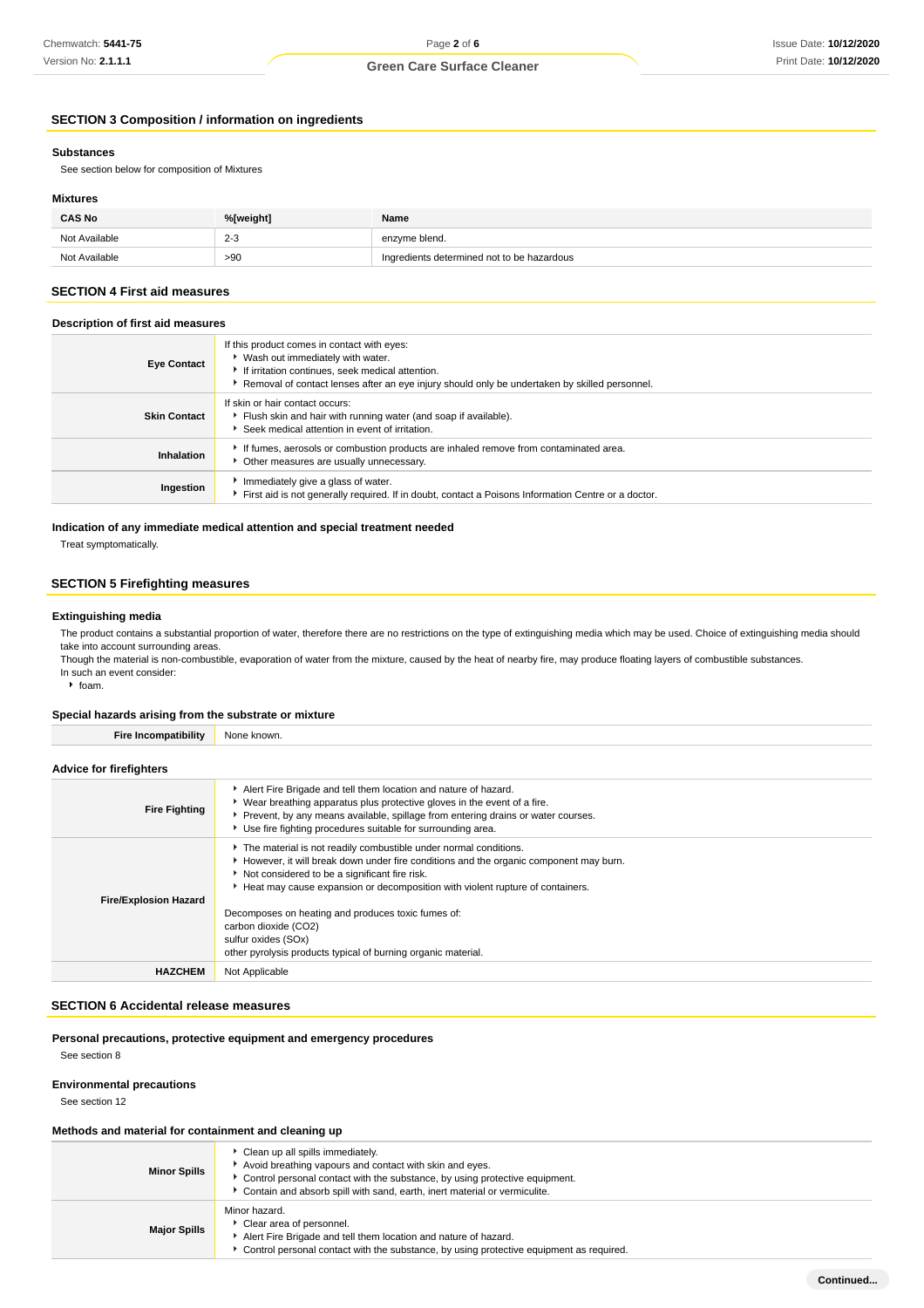Personal Protective Equipment advice is contained in Section 8 of the SDS.

# **SECTION 7 Handling and storage**

| Precautions for safe handling |                                                                                                                                                                                      |  |  |
|-------------------------------|--------------------------------------------------------------------------------------------------------------------------------------------------------------------------------------|--|--|
| Safe handling                 | Limit all unnecessary personal contact.<br>▶ Wear protective clothing when risk of exposure occurs.<br>Use in a well-ventilated area.<br>Avoid contact with incompatible materials.  |  |  |
| Other information             | Store in original containers.<br>Keep containers securely sealed.<br>Store in a cool, dry, well-ventilated area.<br>Store away from incompatible materials and foodstuff containers. |  |  |

#### **Conditions for safe storage, including any incompatibilities**

| Suitable container             | Polyethylene or polypropylene container.<br>Packing as recommended by manufacturer.<br>• Check all containers are clearly labelled and free from leaks. |
|--------------------------------|---------------------------------------------------------------------------------------------------------------------------------------------------------|
| <b>Storage incompatibility</b> | Avoid contamination of water, foodstuffs, feed or seed.<br>None known                                                                                   |

## **SECTION 8 Exposure controls / personal protection**

## **Control parameters**

## **Occupational Exposure Limits (OEL)**

#### **INGREDIENT DATA**

#### Not Available

#### **Emergency Limits**

| Ingredient                 | <b>Material name</b> | TEEL-1        | TEEL-2              | TEEL-3        |
|----------------------------|----------------------|---------------|---------------------|---------------|
| Green Care Surface Cleaner | Not Available        | Not Available | Not Available       | Not Available |
|                            |                      |               |                     |               |
| Ingredient                 | <b>Original IDLH</b> |               | <b>Revised IDLH</b> |               |
| Green Care Surface Cleaner | Not Available        |               | Not Available       |               |

#### **Exposure controls**

| Appropriate engineering<br>controls | Engineering controls are used to remove a hazard or place a barrier between the worker and the hazard. Well-designed engineering controls can<br>be highly effective in protecting workers and will typically be independent of worker interactions to provide this high level of protection.<br>The basic types of engineering controls are:<br>Process controls which involve changing the way a job activity or process is done to reduce the risk.<br>Enclosure and/or isolation of emission source which keeps a selected hazard "physically" away from the worker and ventilation that strategically<br>"adds" and "removes" air in the work environment.   |
|-------------------------------------|-------------------------------------------------------------------------------------------------------------------------------------------------------------------------------------------------------------------------------------------------------------------------------------------------------------------------------------------------------------------------------------------------------------------------------------------------------------------------------------------------------------------------------------------------------------------------------------------------------------------------------------------------------------------|
| <b>Personal protection</b>          |                                                                                                                                                                                                                                                                                                                                                                                                                                                                                                                                                                                                                                                                   |
| Eye and face protection             | Safety glasses with side shields<br>Chemical goggles.<br>Contact lenses may pose a special hazard; soft contact lenses may absorb and concentrate irritants. A written policy document, describing<br>the wearing of lenses or restrictions on use, should be created for each workplace or task. This should include a review of lens absorption<br>and adsorption for the class of chemicals in use and an account of injury experience.                                                                                                                                                                                                                        |
| <b>Skin protection</b>              | See Hand protection below                                                                                                                                                                                                                                                                                                                                                                                                                                                                                                                                                                                                                                         |
| Hands/feet protection               | Wear general protective gloves, eg. light weight rubber gloves.<br>The selection of suitable gloves does not only depend on the material, but also on further marks of quality which vary from manufacturer to<br>manufacturer. Where the chemical is a preparation of several substances, the resistance of the glove material can not be calculated in advance<br>and has therefore to be checked prior to the application.<br>The exact break through time for substances has to be obtained from the manufacturer of the protective gloves and has to be observed when<br>making a final choice.<br>Personal hygiene is a key element of effective hand care. |
| <b>Body protection</b>              | See Other protection below                                                                                                                                                                                                                                                                                                                                                                                                                                                                                                                                                                                                                                        |
| Other protection                    | No special equipment needed when handling small quantities.<br><b>OTHERWISE:</b><br>• Overalls.<br>Barrier cream.<br>Eyewash unit.                                                                                                                                                                                                                                                                                                                                                                                                                                                                                                                                |

## **Recommended material(s)**

**GLOVE SELECTION INDEX**

Glove selection is based on a modified presentation of the:

 **"Forsberg Clothing Performance Index".**

 The effect(s) of the following substance(s) are taken into account in the **computergenerated** selection:

Green Care Surface Cleaner

# **Respiratory protection**

Type A-P Filter of sufficient capacity. (AS/NZS 1716 & 1715, EN 143:2000 & 149:2001, ANSI Z88 or national equivalent)

Selection of the Class and Type of respirator will depend upon the level of breathing zone contaminant and the chemical nature of the contaminant. Protection Factors (defined as the ratio of contaminant outside and inside the mask) may also be important.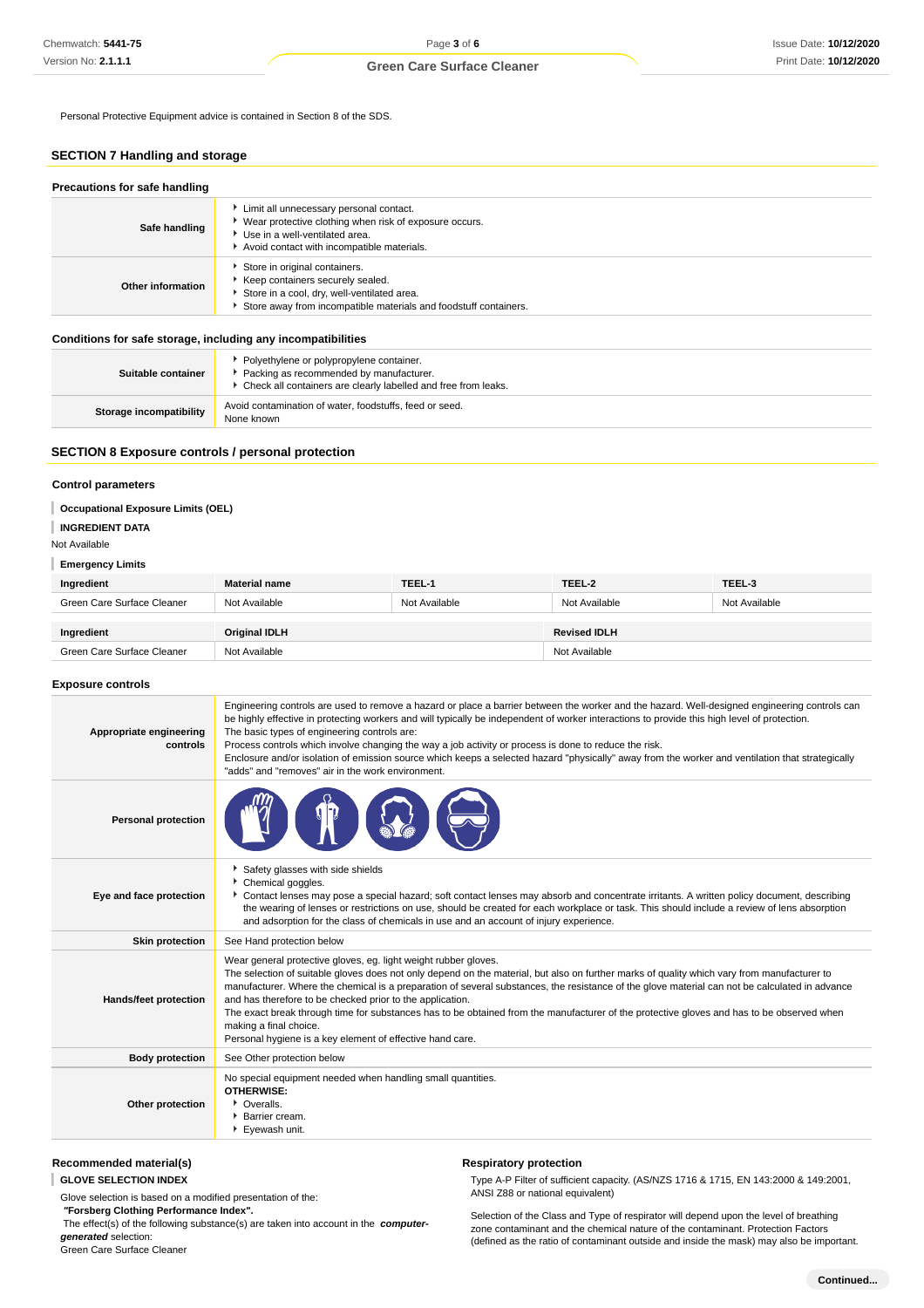| <b>Material</b> | <b>CPI</b> |
|-----------------|------------|
| <b>BUTYL</b>    | A          |
| <b>NEOPRENE</b> | A          |
| <b>VITON</b>    | A          |
| NATURAL RUBBER  | C          |
| <b>PVA</b>      | C          |

\* CPI - Chemwatch Performance Index

A: Best Selection

B: Satisfactory; may degrade after 4 hours continuous immersion

C: Poor to Dangerous Choice for other than short term immersion

**NOTE**: As a series of factors will influence the actual performance of the glove, a final selection must be based on detailed observation. -

\* Where the glove is to be used on a short term, casual or infrequent basis, factors such as "feel" or convenience (e.g. disposability), may dictate a choice of gloves which might otherwise be unsuitable following long-term or frequent use. A qualified practitioner should be consulted.

| Required<br>minimum<br>protection factor | Maximum gas/vapour<br>concentration present in air<br>p.p.m. (by volume) | Half-face<br>Respirator | <b>Full-Face</b><br>Respirator   |
|------------------------------------------|--------------------------------------------------------------------------|-------------------------|----------------------------------|
| up to 10                                 | 1000                                                                     | A-AUS /<br>Class1 P2    |                                  |
| up to 50                                 | 1000                                                                     | ۰                       | A-AUS/<br>Class 1 P <sub>2</sub> |
| up to 50                                 | 5000                                                                     | Airline *               |                                  |
| up to 100                                | 5000                                                                     | ۰                       | $A-2P2$                          |
| up to 100                                | 10000                                                                    | ۰                       | $A-3P2$                          |
| $100+$                                   |                                                                          |                         | Airline**                        |

\* - Continuous Flow \*\* - Continuous-flow or positive pressure demand A(All classes) = Organic vapours, B AUS or B1 = Acid gasses, B2 = Acid gas or hydrogen cyanide(HCN), B3 = Acid gas or hydrogen cyanide(HCN), E = Sulfur dioxide(SO2), G = Agricultural chemicals, K = Ammonia(NH3), Hg = Mercury, NO = Oxides of nitrogen,  $MB =$  Methyl bromide,  $AX =$  Low boiling point organic compounds(below 65 degC)

- Cartridge respirators should never be used for emergency ingress or in areas of unknown vapour concentrations or oxygen content.
- The wearer must be warned to leave the contaminated area immediately on detecting any odours through the respirator. The odour may indicate that the mask is not functioning properly, that the vapour concentration is too high, or that the mask is not properly fitted. Because of these limitations, only restricted use of cartridge respirators is considered appropriate.
- Cartridge performance is affected by humidity. Cartridges should be changed after 2 hr of continuous use unless it is determined that the humidity is less than 75%, in which case, cartridges can be used for 4 hr. Used cartridges should be discarded daily, regardless of the length of time used

## **SECTION 9 Physical and chemical properties**

#### **Information on basic physical and chemical properties**

| Appearance                                      | Clear, Yellow-tinged, water-thin liquid with characteristic odour; miscible with water. |                                            |                |
|-------------------------------------------------|-----------------------------------------------------------------------------------------|--------------------------------------------|----------------|
|                                                 |                                                                                         |                                            |                |
| <b>Physical state</b>                           | Liquid                                                                                  | Relative density (Water = 1)               | $0.95 - 1.05$  |
| Odour                                           | Not Available                                                                           | Partition coefficient n-octanol<br>/ water | Not Available  |
| <b>Odour threshold</b>                          | Not Available                                                                           | Auto-ignition temperature (°C)             | Not Available  |
| pH (as supplied)                                | $5 - 7$                                                                                 | Decomposition temperature                  | Not Available  |
| Melting point / freezing point<br>(°C)          | Not Available                                                                           | Viscosity (cSt)                            | Not Available  |
| Initial boiling point and boiling<br>range (°C) | Not Available                                                                           | Molecular weight (g/mol)                   | Not Applicable |
| Flash point (°C)                                | Not Applicable                                                                          | <b>Taste</b>                               | Not Available  |
| <b>Evaporation rate</b>                         | Not Available                                                                           | <b>Explosive properties</b>                | Not Available  |
| <b>Flammability</b>                             | Not Applicable                                                                          | <b>Oxidising properties</b>                | Not Available  |
| Upper Explosive Limit (%)                       | Not Applicable                                                                          | Surface Tension (dyn/cm or<br>$mN/m$ )     | Not Available  |
| Lower Explosive Limit (%)                       | Not Applicable                                                                          | <b>Volatile Component (%vol)</b>           | Not Available  |
| Vapour pressure (kPa)                           | Not Available                                                                           | Gas group                                  | Not Available  |
| Solubility in water                             | Miscible                                                                                | pH as a solution (1%)                      | Not Available  |
| Vapour density (Air = 1)                        | Not Available                                                                           | VOC g/L                                    | Not Available  |

# **SECTION 10 Stability and reactivity**

| Reactivity                            | See section 7                                                             |
|---------------------------------------|---------------------------------------------------------------------------|
| <b>Chemical stability</b>             | Product is considered stable and hazardous polymerisation will not occur. |
| Possibility of hazardous<br>reactions | See section 7                                                             |
| <b>Conditions to avoid</b>            | See section 7                                                             |
| Incompatible materials                | See section 7                                                             |
| Hazardous decomposition<br>products   | See section 5                                                             |

## **SECTION 11 Toxicological information**

#### **Information on toxicological effects**

**Inhaled**

The material is not thought to produce adverse health effects or irritation of the respiratory tract (as classified by EC Directives using animal models). Nevertheless, good hygiene practice requires that exposure be kept to a minimum and that suitable control measures be used in an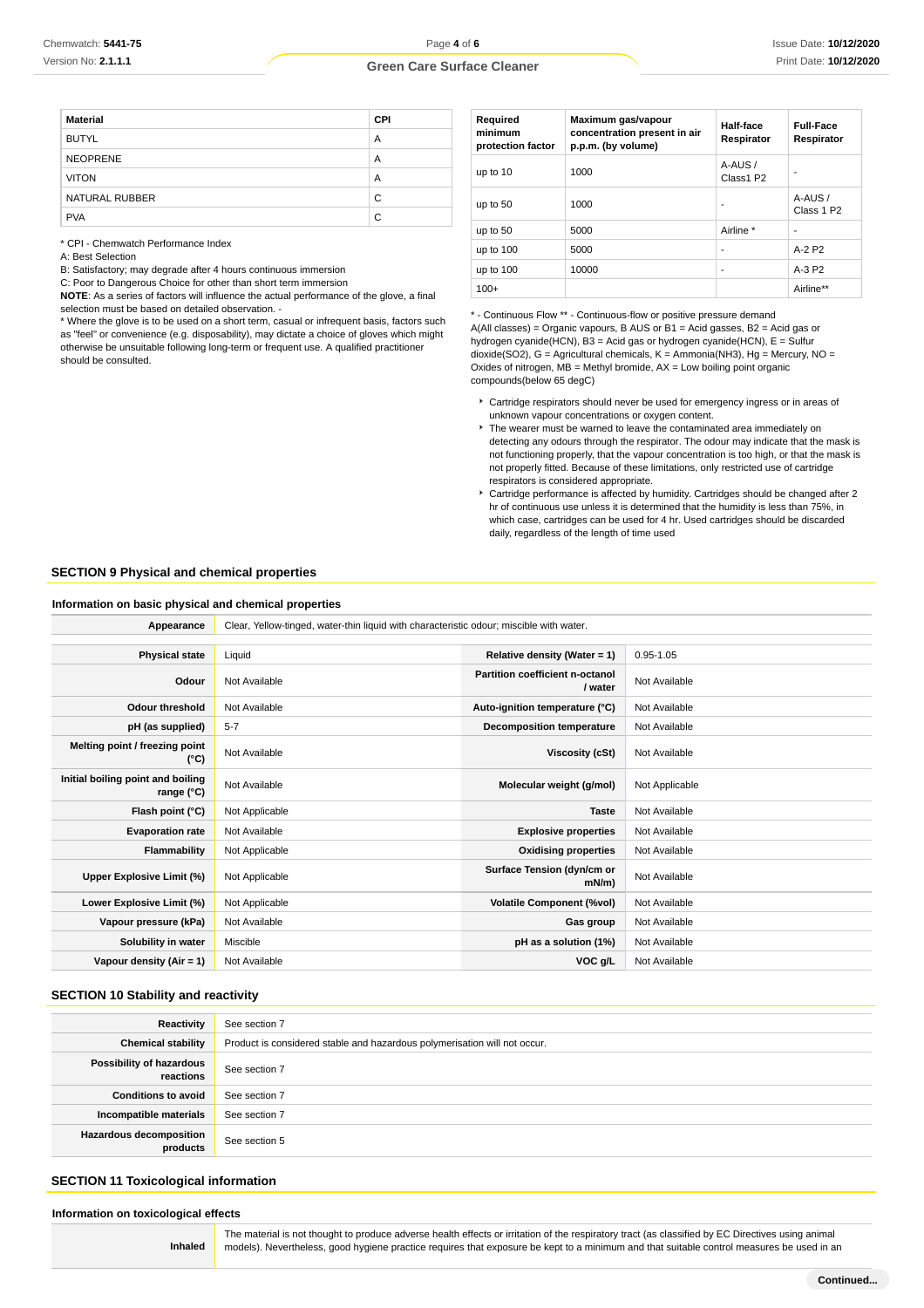|                     | occupational setting.<br>Not normally a hazard due to non-volatile nature of product                                                                                                                                                                                                                        |
|---------------------|-------------------------------------------------------------------------------------------------------------------------------------------------------------------------------------------------------------------------------------------------------------------------------------------------------------|
| Ingestion           | The material has NOT been classified by EC Directives or other classification systems as "harmful by ingestion". This is because of the lack of<br>corroborating animal or human evidence.                                                                                                                  |
| <b>Skin Contact</b> | The material is not thought to produce adverse health effects or skin irritation following contact (as classified by EC Directives using animal<br>models). Nevertheless, good hygiene practice requires that exposure be kept to a minimum and that suitable gloves be used in an occupational<br>setting. |
| Eye                 | Although the liquid is not thought to be an irritant (as classified by EC Directives), direct contact with the eye may produce transient discomfort<br>characterised by tearing or conjunctival redness (as with windburn).                                                                                 |
| Chronic             | Long-term exposure to the product is not thought to produce chronic effects adverse to the health (as classified by EC Directives using animal<br>models); nevertheless exposure by all routes should be minimised as a matter of course.                                                                   |
|                     |                                                                                                                                                                                                                                                                                                             |

Legend: 1. Value obtained from Europe ECHA Registered Substances - Acute toxicity 2.\* Value obtained from manufacturer's SDS. Unless otherwise specified data extracted from RTECS - Register of Toxic Effect of chemical Substances

| <b>Acute Toxicity</b>                | × | Carcinogenicity                 | × |
|--------------------------------------|---|---------------------------------|---|
| <b>Skin Irritation/Corrosion</b>     | × | Reproductivity                  | × |
| <b>Serious Eye Damage/Irritation</b> | × | <b>STOT - Single Exposure</b>   | × |
| Respiratory or Skin<br>sensitisation | × | <b>STOT - Repeated Exposure</b> | × |
| <b>Mutagenicity</b>                  | × | <b>Aspiration Hazard</b>        | × |
|                                      |   |                                 |   |

**Legend:**  $\mathbf{X}$  – Data either not available or does not fill the criteria for classification – Data available to make classification

# **SECTION 12 Ecological information**

| <b>Toxicity</b>                   |                                             |                                                                                                                                                                                                                                                                                                                                                                                                 |                                       |                  |                  |
|-----------------------------------|---------------------------------------------|-------------------------------------------------------------------------------------------------------------------------------------------------------------------------------------------------------------------------------------------------------------------------------------------------------------------------------------------------------------------------------------------------|---------------------------------------|------------------|------------------|
|                                   | Endpoint                                    | <b>Test Duration (hr)</b>                                                                                                                                                                                                                                                                                                                                                                       | <b>Species</b>                        | Value            | Source           |
| <b>Green Care Surface Cleaner</b> | <b>Not</b><br>Available                     | Not Available                                                                                                                                                                                                                                                                                                                                                                                   | Not Available                         | Not<br>Available | Not<br>Available |
| Legend:                           |                                             | Extracted from 1. IUCLID Toxicity Data 2. Europe ECHA Registered Substances - Ecotoxicological Information - Aquatic Toxicity 3. EPIWIN Suite<br>V3.12 (QSAR) - Aquatic Toxicity Data (Estimated) 4. US EPA, Ecotox database - Aquatic Toxicity Data 5. ECETOC Aquatic Hazard Assessment<br>Data 6. NITE (Japan) - Bioconcentration Data 7. METI (Japan) - Bioconcentration Data 8. Vendor Data |                                       |                  |                  |
| Persistence and degradability     |                                             |                                                                                                                                                                                                                                                                                                                                                                                                 |                                       |                  |                  |
| Ingredient                        | Persistence: Air<br>Persistence: Water/Soil |                                                                                                                                                                                                                                                                                                                                                                                                 |                                       |                  |                  |
|                                   |                                             | No Data available for all ingredients                                                                                                                                                                                                                                                                                                                                                           | No Data available for all ingredients |                  |                  |
| <b>Bioaccumulative potential</b>  |                                             |                                                                                                                                                                                                                                                                                                                                                                                                 |                                       |                  |                  |
| Ingredient                        | <b>Bioaccumulation</b>                      |                                                                                                                                                                                                                                                                                                                                                                                                 |                                       |                  |                  |
|                                   |                                             | No Data available for all ingredients                                                                                                                                                                                                                                                                                                                                                           |                                       |                  |                  |
| <b>Mobility in soil</b>           |                                             |                                                                                                                                                                                                                                                                                                                                                                                                 |                                       |                  |                  |
| Ingredient                        | <b>Mobility</b>                             |                                                                                                                                                                                                                                                                                                                                                                                                 |                                       |                  |                  |
|                                   |                                             | No Data available for all ingredients                                                                                                                                                                                                                                                                                                                                                           |                                       |                  |                  |

# **SECTION 13 Disposal considerations**

| Waste treatment methods      |                                                                                                                                                                                                                                                                                                                                                                                                                                                                                                                                                                                                                                                                                                                                                                                                                                                                                                                                                                                                                                                                                                                                                                                                                                                                                                                                                                 |
|------------------------------|-----------------------------------------------------------------------------------------------------------------------------------------------------------------------------------------------------------------------------------------------------------------------------------------------------------------------------------------------------------------------------------------------------------------------------------------------------------------------------------------------------------------------------------------------------------------------------------------------------------------------------------------------------------------------------------------------------------------------------------------------------------------------------------------------------------------------------------------------------------------------------------------------------------------------------------------------------------------------------------------------------------------------------------------------------------------------------------------------------------------------------------------------------------------------------------------------------------------------------------------------------------------------------------------------------------------------------------------------------------------|
| Product / Packaging disposal | Legislation addressing waste disposal requirements may differ by country, state and/ or territory. Each user must refer to laws operating in their<br>area. In some areas, certain wastes must be tracked.<br>A Hierarchy of Controls seems to be common - the user should investigate:<br>Reduction<br>$\blacktriangleright$ Reuse<br>$\blacktriangleright$ Recycling<br>Disposal (if all else fails)<br>This material may be recycled if unused, or if it has not been contaminated so as to make it unsuitable for its intended use.<br>DO NOT allow wash water from cleaning or process equipment to enter drains.<br>It may be necessary to collect all wash water for treatment before disposal.<br>In all cases disposal to sewer may be subject to local laws and regulations and these should be considered first.<br>▶ Where in doubt contact the responsible authority.<br>Recycle wherever possible.<br>► Consult manufacturer for recycling options or consult local or regional waste management authority for disposal if no suitable treatment or<br>disposal facility can be identified.<br>▶ Dispose of by: burial in a land-fill specifically licensed to accept chemical and / or pharmaceutical wastes or incineration in a licensed<br>apparatus (after admixture with suitable combustible material).<br>Decontaminate empty containers. |